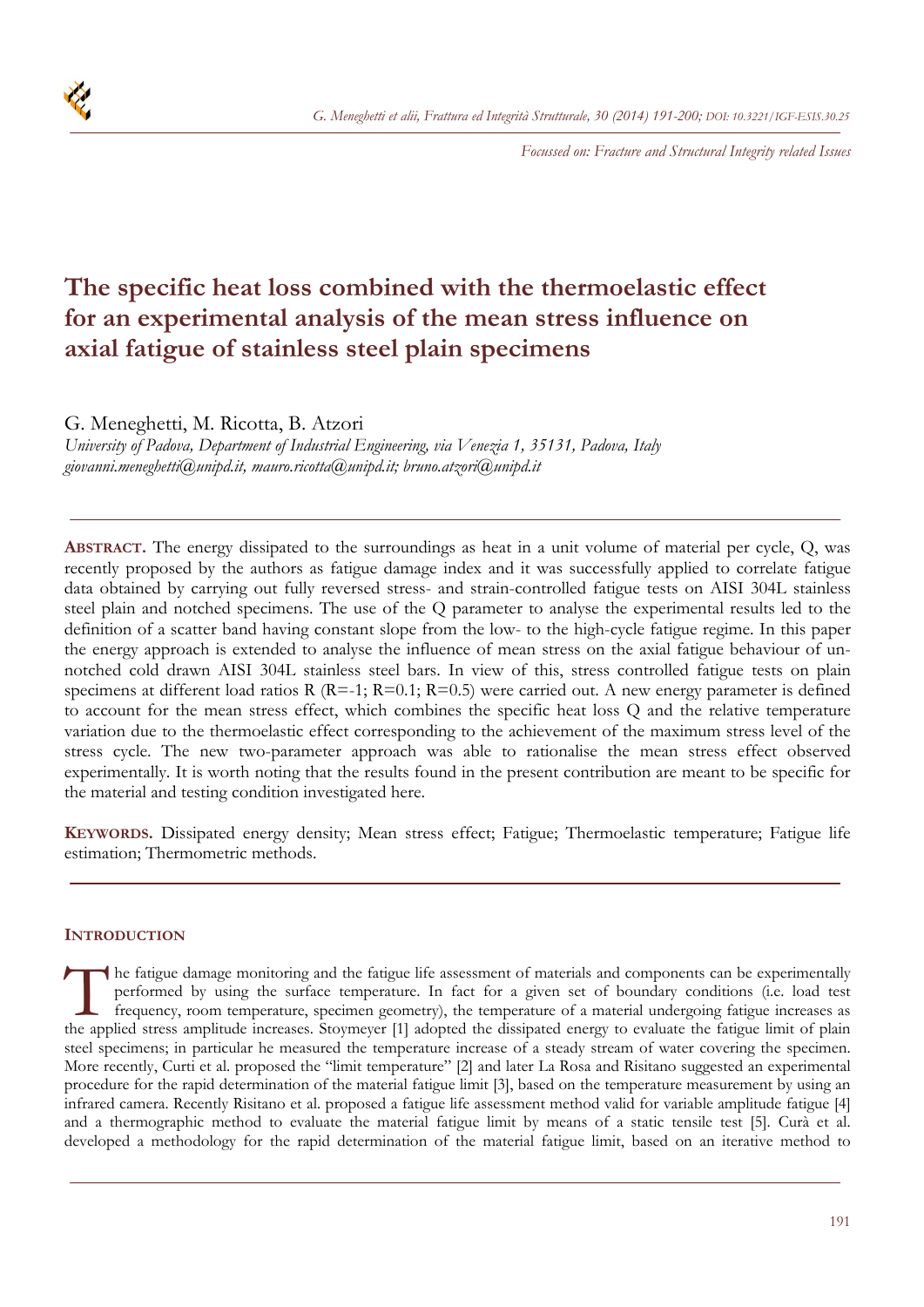

recognise the temperature measurements obtained from specimens loaded by stress amplitude higher or lower than the fatigue limit [6]. Giancane et al. analysed the non-uniform temperature distribution in the case of aluminium alloys [7]. In ref. [8] an experimental procedure was proposed to evaluate the energy dissipated as heat in a unit volume of material per cycle, Q, starting from temperature measurements. The Q parameter was then adopted as a new experimental damage index useful for fatigue life estimations. Recently, the use of the Q parameter enabled us to rationalise several experimental results generated from constant amplitude, push-pull, stress- or strain-controlled fatigue tests on plain and notched hot rolled AISI 304 L stainless steel specimens [9, 10] as well as from cold drawn un-notched bars of the same steel under fully-reversed axial and torsional fatigue loadings [11]. Here we recall that notched specimens had either lateral U- or V- notches, with root radii equal to 3 or 5 mm, or a central hole with radius equal to 8 mm. Fig. 1 shows the axial and the torsional fatigue test results in terms of net-section stress amplitude  $\sigma_{an}$  or  $\tau_a$ , respectively, the mean fatigue curves and the 10%-90% scatter bands. The figure reports also the inverse slope k of the curves, the stress-based scatter index  $T_{\sigma}=\sigma_{a,10\%}/\sigma_{a,90\%}$  (T<sub>t</sub>) and the life-based scatter index T<sub>N, $\sigma$ </sub> (T<sub>N,t</sub>). In the case of strain-controlled fatigue tests, the stress amplitude reported in Fig. 1 is the value measured at half the fatigue life. Fig. 2 shows the same fatigue data re-analysed in terms of the Q parameter. In particular, the 10%-90% scatter band shown in the figure was fitted only on the fatigue data published in [10]. However, Fig. 2 shows that fatigue data obtained under axial and torsional fatigue tests [11] can be interpreted by the same scatter band. More than 120 fatigue data are included in the figure.



Figure 1: Fatigue data analysed in terms of net-section stress amplitude. Scatter bands are defined for 10% and 90% survival probabilities.

It is worth noting that the Q parameter is independent of the mechanical and thermal boundary conditions such as the specimen's geometry, load test frequency and room temperature [10]. By applying the energy balance equation, it was shown [8] that Q can be evaluated by stopping the fatigue test and then measuring the cooling gradient immediately after the test has been interrupted, according to Eq. (1):

$$
Q \cdot f = -\rho \cdot c \cdot \frac{\partial T}{\partial t} \tag{1}
$$

where

f is the load test frequency,

T is temperature,

t is time,

 $\rho$  is the material density

c is the material specific heat.

Concerning the stainless steel material analysed in the present paper, the material density  $\rho$  and the specific heat c were experimentally measured and resulted 7940 kg/m3 and 507 J/(kg K), respectively [12]. According to Eq. (1), it is possible to evaluate the thermal power (Q·f) dissipated in steady state conditions by measuring the cooling gradient just after the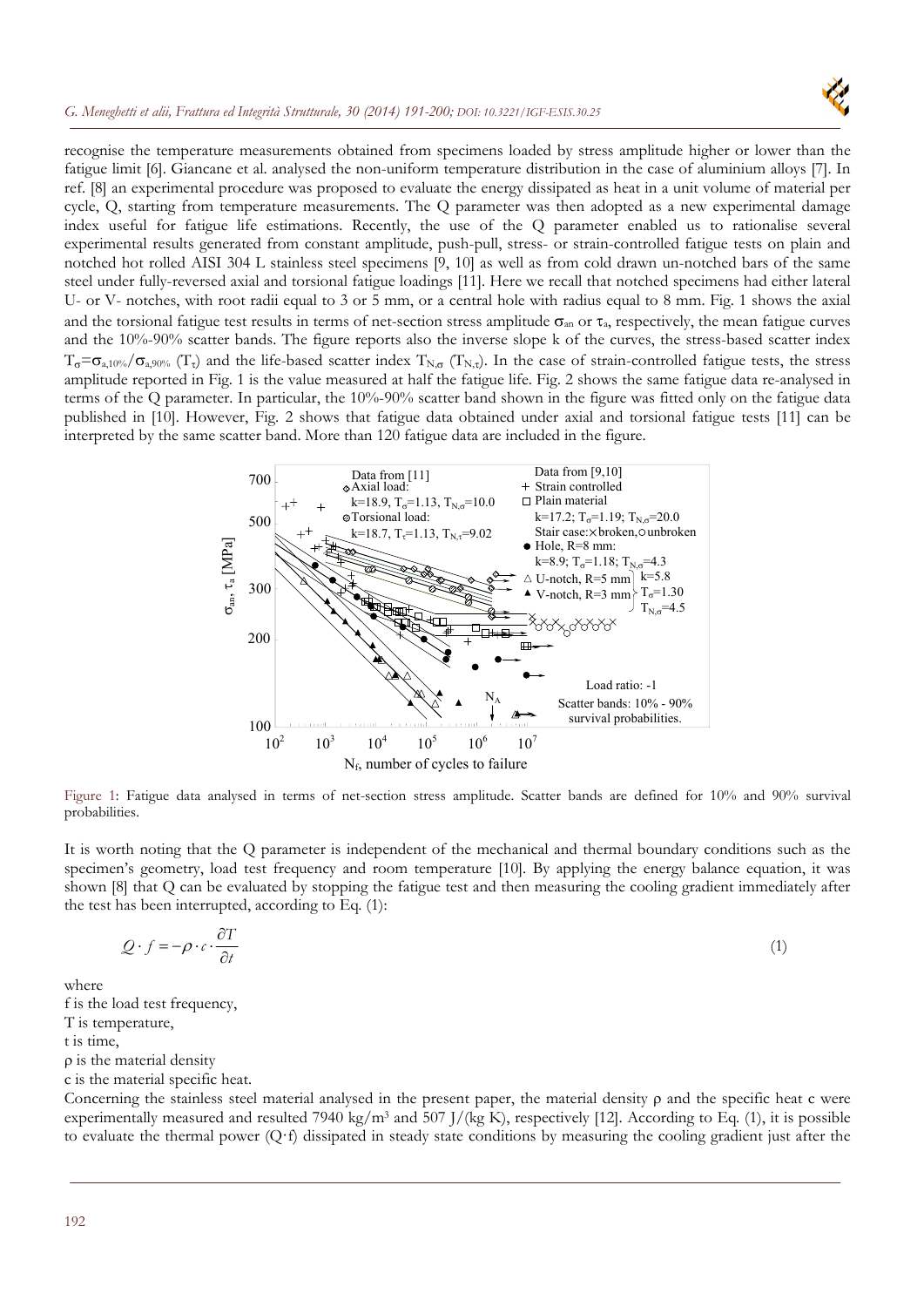

test interruption. Eq. (1) enables one to measure readily and in-situ the specific heat loss Q at any point of a specimen or a component undergoing fatigue loadings.



Figure 2: Fatigue data shown in Fig. 1 analysed in terms of energy released as heat by a unit volume of material per cycle. Scatter bands are defined for 10 and 90% survival probabilities.

Recently, the energy-based approach has been extended in order to take into account the presence of non-zero mean stresses [13]. In literature sound stress/strain-based approaches are available that include the influence of mean stresses; a common feature of them is to combine different mechanical parameters. Smith, Watson and Topper [14] proposed the SWT parameter to extend the Manson-Coffin approach:

$$
SWT = \sqrt{\sigma_{\text{max}} \cdot E \cdot \varepsilon_a} \tag{2}
$$

where

 $\varepsilon_a$  is the applied strain amplitude,

E the material elastic modulus,

 $\sigma_{\text{max}}$  the maximum stress.

Among the fracture mechanics-based approaches, Walker [15] and more recently Vasudevan et al. [16], Kujawsky [17, 18] and Stoychev and Kujawsky [19] proposed the parameter:

$$
\Delta K_{\text{eqv}} = \Delta K^{(1-\alpha)} \cdot K_{\text{max}}^{\alpha} \tag{3}
$$

to rationalise fatigue crack growth rate data, characterised by different values of the mean stress. In Eq.  $(3)$ ,  $\Delta K$  and  $K_{\text{max}}$ are the range and the maximum value of the stress intensity factor, respectively, and  $\alpha$  is a best fitting parameter to determine from the experimental data.

Eq. (2) and (3) show that the driving force of the crack nucleation, Eq. (2), and propagation, Eq. (3), is characterised by two parameters: the amplitude (or range) of the driving force and its level (i.e. its maximum value). Both the parameters involved in Eq. (2) and Eq. (3) were interpreted by the authors of this paper in terms of energy, i.e. the hypothesis was formed that the fatigue strength depends on a thermodynamic exchange variable as well as on a state variable. After that, the Q parameter was identified as the exchange variable, whereas the thermoelastic temperature  $T_{the}$  was assumed as the state variable. The thermoelastic temperature T<sub>the</sub> is the temperature that would be achieved by the material when loaded at the maximum stress level of the fatigue cycle,  $\sigma_{max}$ , in an adiabatic process. T<sub>the</sub> can be evaluated analytically or experimentally by loading the material in its elastic field and then by extending the temperature-applied stress relation up to the  $\sigma_{\text{max}}$  value. The applied stress rate must be properly set in order to reduce the heat transfer between material and the surroundings, i.e. to make the loading process adiabatic. As it will be discussed in a dedicated section, it was found that such nearly adiabatic conditions can be reached in standard laboratory tests, at least for the material analysed in this paper.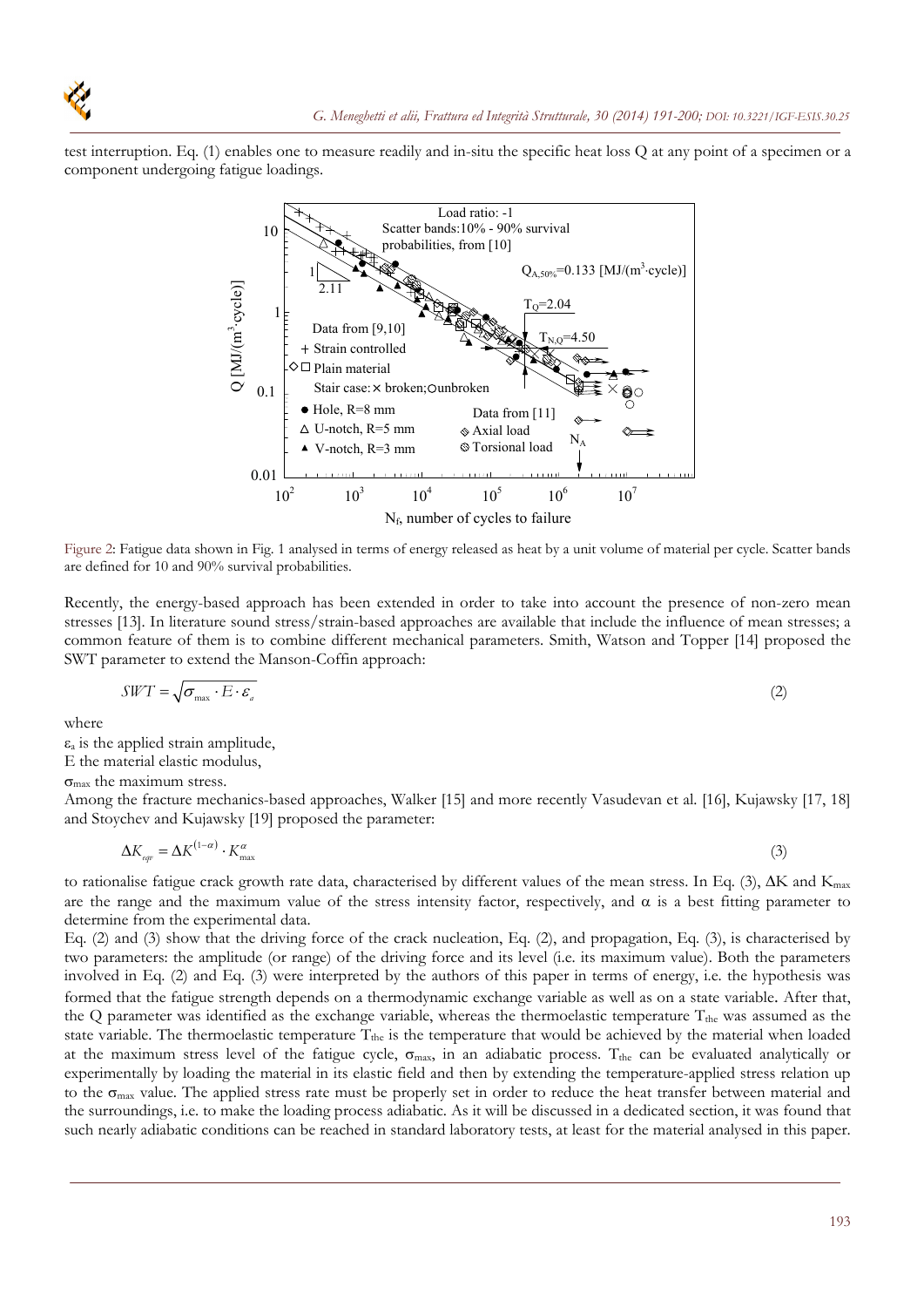

Alternatively, the thermoelastic temperature  $T_{the}$  can be easily calculated from Eq. 4, which relates  $T_{the}$  to the maximum applied stress [20]:

$$
\frac{T_{\scriptscriptstyle \text{the}}}{T_0} = -\left(\frac{\alpha}{\rho \cdot c}\right) \cdot \sigma_{\scriptscriptstyle \text{max}} = -K_m \cdot \sigma_{\scriptscriptstyle \text{max}} \tag{4}
$$

where  $T_0$  is the material temperature when the applied stress is equal to zero and  $\alpha$  the material thermal expansion coefficient. Therefore the new equation proposed in the present paper to rationalise the mean stress influence on axial fatigue of stainless steel plain specimens is:

$$
\left(\mathcal{Q}\cdot\left(\frac{|T_{\text{th}}|}{T_0}\right)^b\right)^m\cdot N_f = \left(\bar{\mathcal{Q}}\right)^m\cdot N_f = \text{cost}\tag{5}
$$

where *h* and *m* are material constants to evaluate by fitting the experimental data.

# **MATERIAL, SPECIMENS' GEOMETRY AND TEST PROCEDURE**

he material selected for the experimental tests consisted of 25-mm-diameter AISI 304 L cold drawn bars, having a engineering tensile strength,  $R_m$ , and an engineering proof stress,  $R_{p02}$ , equal to 691 MPa and 468 MPa, respectively. The material adopted in this work is different from that analysed in [10], characterised by  $R_m$ =700 The material selected for the experimental tests consisted of 25-mm-diameter AISI 304 L cold drawn bars, having a engineering tensile strength,  $R_m$ , and an engineering proof stress,  $R_{p02}$ , equal to 691 MPa and 468 MPa composition, the Vickers hardness and the average grain size are listed in Tab. 1 [11].

| Ε<br>[MPa] | $R_{p02}$<br>[MPa] | $R_m$<br>[MPa] | A [%] | $HV_{30}$ | U<br>[%] | Si<br>$\lceil\frac{9}{6}\rceil$ | Mn<br>$\lceil\frac{9}{6}\rceil$ | Cr<br>$\lceil\% \rceil$ | Mo<br>$\lceil\% \rceil$ | Ni<br>$\lceil\frac{9}{6}\rceil$ | Cu<br>$[\%]$ | Average<br>grain size*<br>$[\mu m]$ |
|------------|--------------------|----------------|-------|-----------|----------|---------------------------------|---------------------------------|-------------------------|-------------------------|---------------------------------|--------------|-------------------------------------|
| 192200     | 468                | 691            | 43    | 199       | 0.013    | 0.58                            | 1.81                            | 18.00                   | 0.44                    | 8.00                            | 0.55         | 35                                  |

Table 1: AISI 304 L material properties (\*According to ASTM E 112 [21]).

Constant amplitude, stress-controlled fatigue tests were carried out on a servo-hydraulic MFL machines equipped with a 250 kN load cell and a MTS Testar IIm digital controller. Three different load ratios R (R=-1, R=0.1 and R=0.5) were adopted. In the case of load ratio equal to  $R=1$  and  $R=0.1$ , the specimens' geometry is shown in Fig. 3a, whereas that adopted for R=0.5 is reported in Fig. 3b. The load test frequency was selected in the range 1-30 Hz and as high as possible in order to maintain the stabilised temperature of the material below 70°C during the whole fatigue test. Then the fatigue test was suddenly stopped to measure the cooling gradient and to evaluate the Q parameter, according to the experimental procedure proposed in [8]. The fatigue tests were run until the specimen's failure or to 2 million cycles (runout specimen).



Figure 3: Specimens' geometry adopted for fatigue tests having a) load ratio  $R=-1$  e  $R=0.1$  and b)  $R=0.5$ .

To evaluate the thermoelastic material constant  $K_m$ , Eq. (4), load controlled ramps were executed at different load rates by means of a servo-hydraulic Schenck Hydropuls PSA 100 machine equipped with a 100 kN load cell and a Trio Sistemi RT3 digital controller.

During all tests, the specimen's temperature was measured by using a copper-constantan thermocouple having diameter of 0.127 mm, which was fixed at the specimen's centre by means of a silver-loaded conductive epoxy glue. Temperature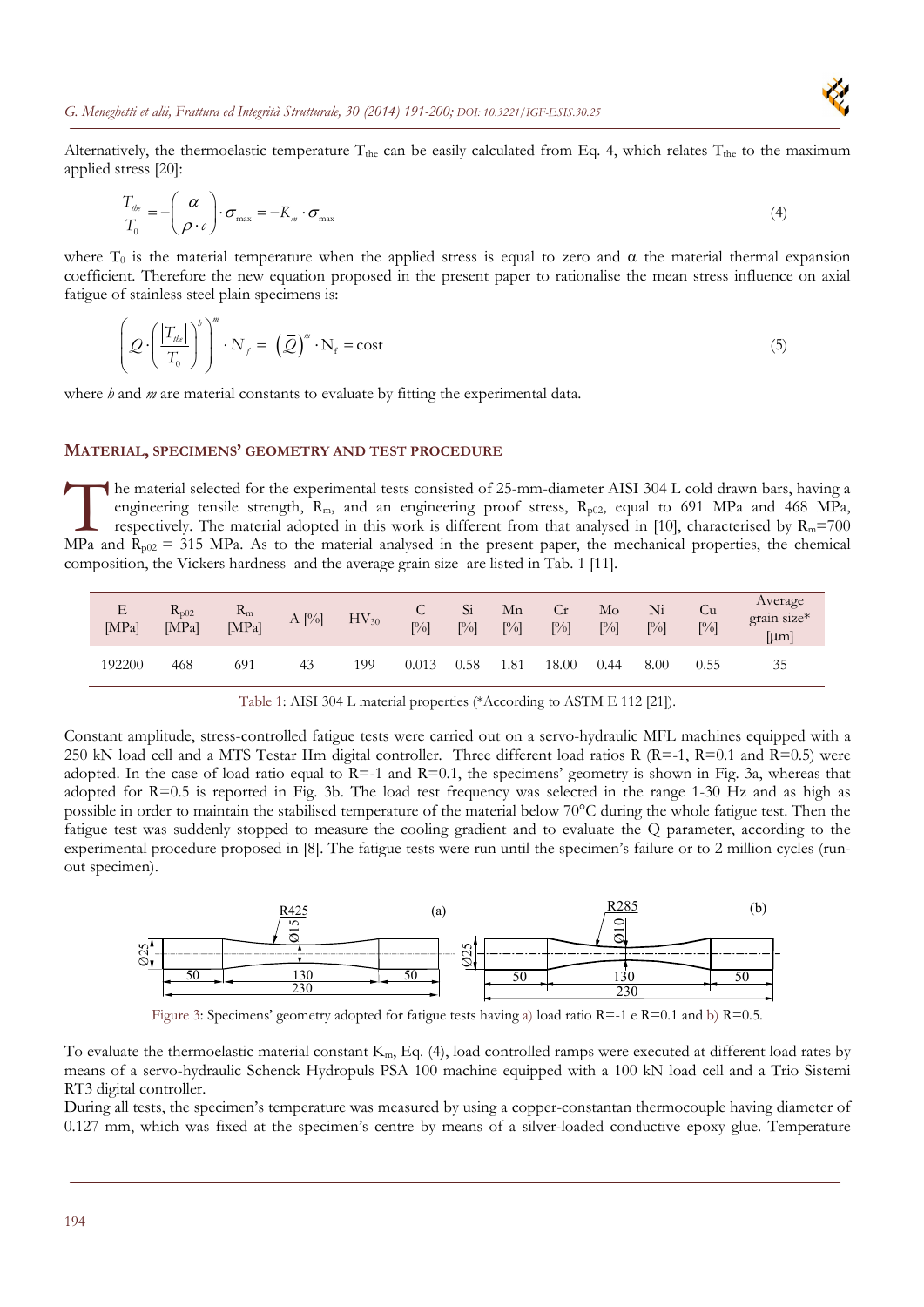

signals generated by the thermocouples were acquired by means of a data logger Agilent Technologies HP 34970A operating at a maximum sample frequency,  $f_{\text{acq}}$ , of 22 Hz (accuracy equal to 0.02 °C).

#### **FATIGUE TEST RESULTS**

ig. 4 shows the fatigue test results and reports the mean curves in terms of the engineering stress amplitude  $\sigma_a$ , the 10%-90% survival probability scatter bands, the inverse slope k, the reference fatigue strength  $\sigma_{A,50\%}$  evaluated at  $N_A$ = 2 million cycles with a survival probability equal to 50%, and the stress- as well as the life-based scatter index Ig. 4 shows the fatigue test results and reports the mean curves in terms of the engineering stress amplitude  $\sigma_a$ , the 10%-90% survival probability scatter bands, the inverse slope k, the reference fatigue strength  $\sigma_{$ distribution of the number of cycles to failure with a 95% confidence level. It can be seen that the fatigue behaviour of the analysed material is significantly affected by the load ratio: in fact  $\sigma_{A,50\%}$  evaluated under push-pull fatigue test (R=-1) is reduced of a factor equal to 1.27 and 1.86, in the case of  $R=0.1$  and  $R=0.5$ , respectively.

It is worth noting that in all fatigue tests carried out by imposing a load ratio equal to  $R=0.5$  and in many tests conduced at R=0.1, the maximum stress was higher than the material proof stress. Therefore, the cyclic material stabilisation was monitored by considering the axial displacement measured by the displacement transducer of the test machine. After stabilisation, the reduction of the specimen diameter ranged from 4.5% to 19.5% with respect to the initial diameter, depending on the applied stress amplitude.



Figure 4: Fatigue data analysed in terms of engineering stress amplitude for different load ratios. Scatter bands are defined for 10% and 90% survival probabilities.

#### **ENERGY-BASED FATIGUE TEST RESULTS**

n order to evaluate the evolution of Q parameter, each fatigue test was interrupted several times. Fig. 5 shows some characteristic examples of Q values plotted against the number of cycles normalised with respect to the number of cycles to failure or, in the case of run-out specimens, with respect to 2 millions. One can observe that the Q values In order to evaluate the evolution of Q parameter, each fatigue test was interrupted several times. Fig. 5 shows some characteristic examples of Q values plotted against the number of cycles normalised with respect to the a variation of  $\sigma_a$  from 155 to 400 MPa. According to [8], the fatigue test results were re-analysed in terms of the characteristic value of Q measured at 50% of the number of cycles to failure or, in the case of run-out specimens, at 1 million cycles. Fig. 6 shows the results of the statistical analysis in the hypothesis of log-normal distribution of the number of cycles to failure  $N_f$  and constant scatter with respect to the energy dissipation level. The mean and the 10% - 90% survival probability curves fitting the experimental results with a confidence level of 95% have the following expression:

$$
Q^k \cdot N_f = \cos t \tag{6}
$$

The figure reports the inverse slope k of the curves, the mean energy value  $Q_{A,50\%}$  at the reference fatigue life  $N_A$  of two million cycles and the energy- as well as the life-based scatter index  $T_Q$  and  $T_{N,Q}$ , respectively. Fig. 6 shows that the data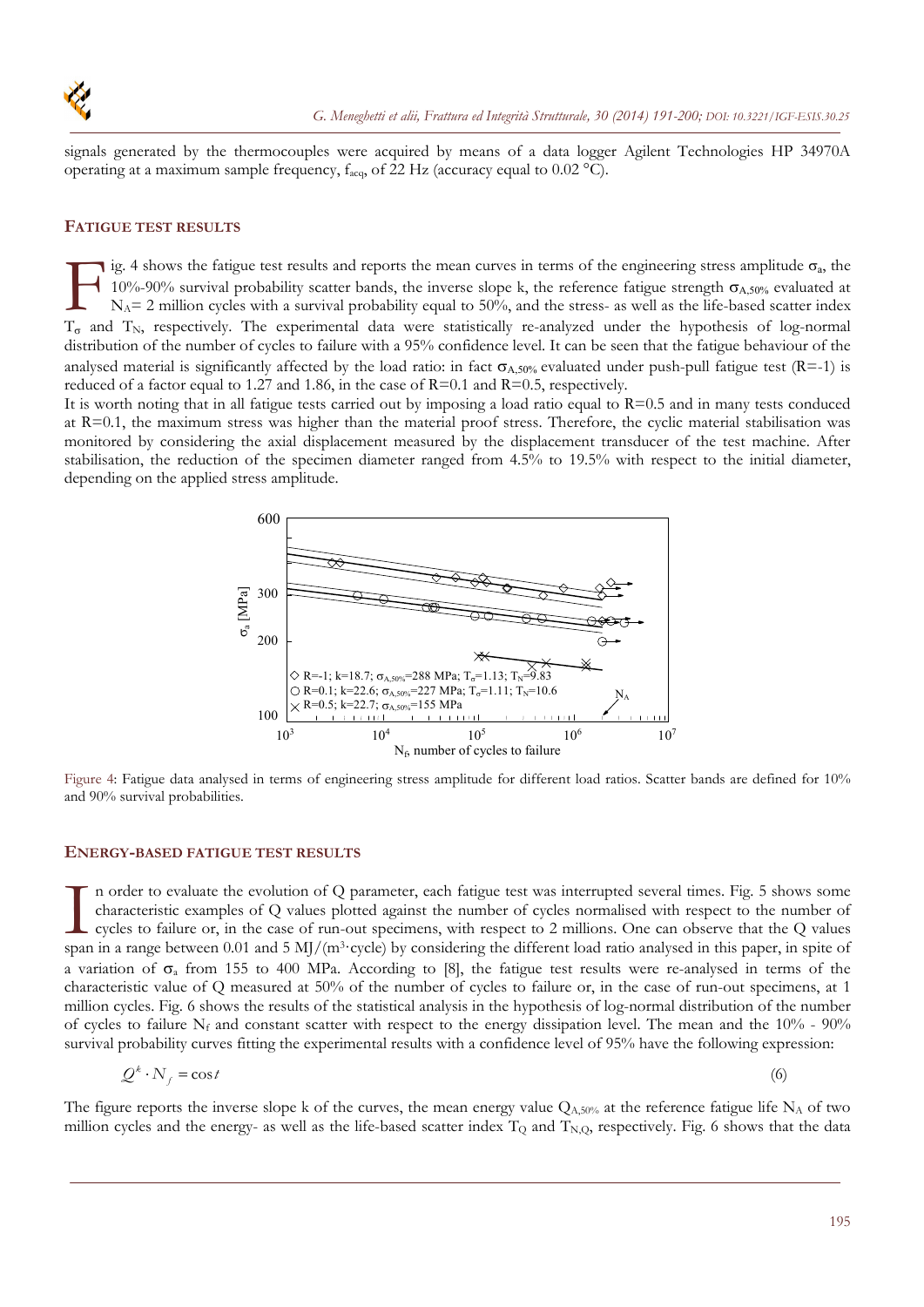obtained by carrying out fatigue tests at different load ratios cannot be rationalised in a single scatter band by using the Q parameter.



Figure 5: Measured Q trends against the number of cycles normalised with respect to the number of cycles to failure,  $N_f$ .



Figure 6: Fatigue data analysed in terms of energy released as heat by a unit volume of material per cycle. Scatter bands are defined for 10 and 90% survival probabilities.

#### **EXPERIMENTAL EVALUATION OF THE THERMOELASTIC CONSTANT**

o experimentally evaluate the thermoelastic constant  $K_m$  (see Eq. 4), load-controlled ramps at different load rates were carried out, aiming at the evaluation of the minimum stress-rate  $\dot{\sigma}$  required to achieve adiabatic test conditions. Five stress rates were applied, namely  $\dot{\sigma} = 5$ , 19, 37, 54 and 73 MPa/s. The tests were conduced by o experimentally evaluate the thermoelastic constant K<sub>m</sub> (see Eq. 4), load-controlled ramps at different load rates were carried out, aiming at the evaluation of the minimum stress-rate  $\dot{\sigma}$  required to achieve adiaba chosen to guarantee the linear elastic behaviour of the analysed material. The adopted procedure can be summarised as follows:

- application of a compressive stress equal to  $-150$  MPa applied to the specimen;
- holding of the compressive stress to allow for material thermal equilibrium with the surroundings (reference temperature  $T_0$ );
- execution of a tensile ramp up to 150 MPa with given  $\dot{\sigma}$  value and measurement of the corresponding temperature drop. Since  $T_0$  is the reference temperature at a stress of  $-150$  MPa, the thermoelastic temperature  $T_{\text{the}}$  reached at the end of the test will be referred to a stress of 300 MPa.

Fig. 7 shows as an example the results of a test conduced at  $\dot{\sigma} = 54 \text{ MPa/s}$ . Within the time window  $(t_f-t_i)$ , it can be observed that the temperature decreases from the initial value  $T_0$ =301.25 K. The stress range adopted to evaluate K<sub>m</sub> corresponds to the stress variation in the time window  $\Delta t = t_f - t_i$ ,  $(\Delta \sigma = \sigma(t_f) - \sigma(t_i))$ , that is 297 MPa in Fig. 7.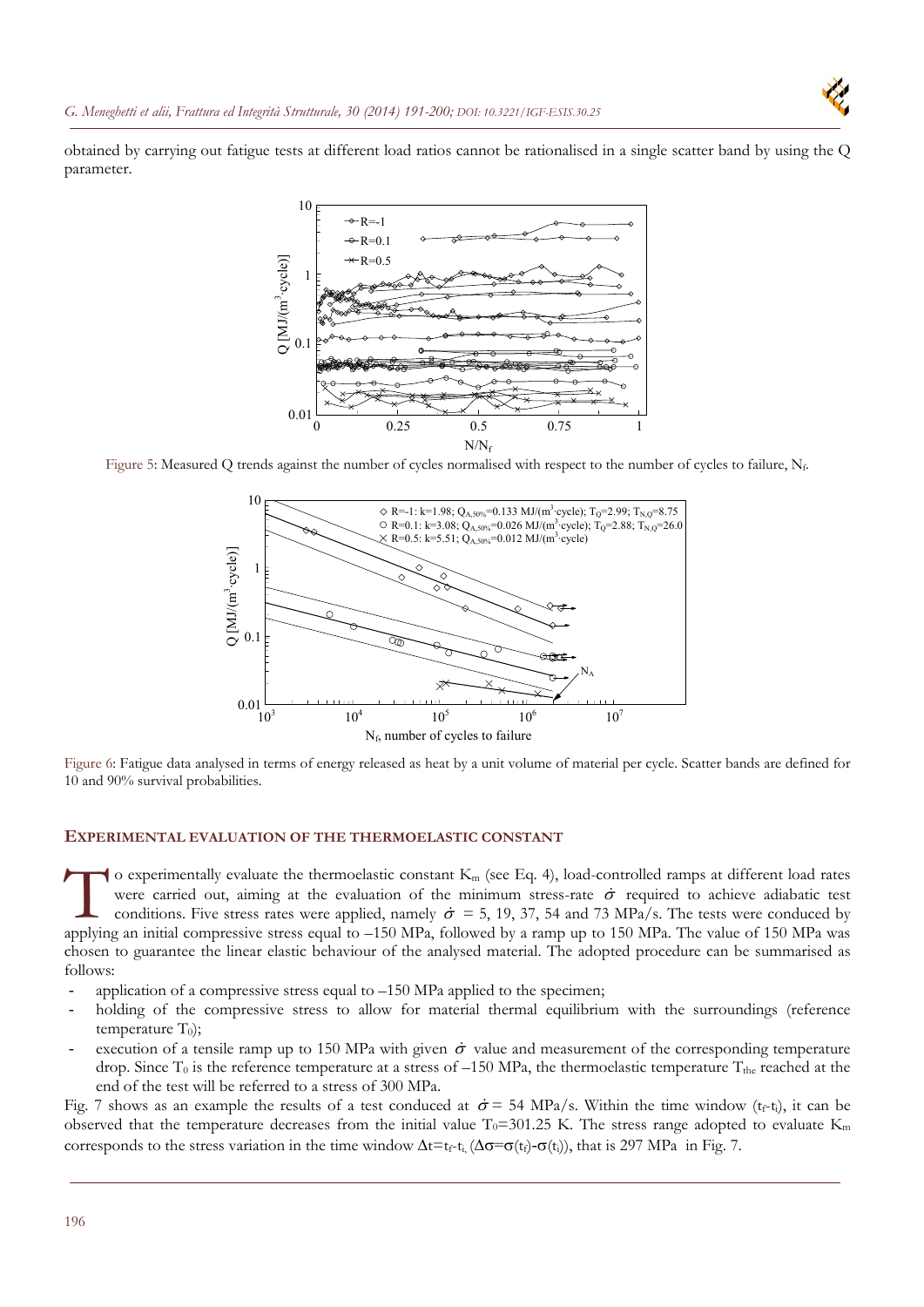

Figure 7: Example of static test and measured thermoelastic temperature variation.

The K<sub>m</sub> values measured in all static tests are collected in Fig. 8. It can be observed that by increasing the applied stress rate, the scatter of the  $K_m$  values decreases and that a 5.4% variation of the  $K_m$  mean value was noticed (from 3.86·10<sup>-12</sup> to  $3.65 \cdot 10^{-12}$  Pa<sup>-1</sup>), by increasing the stress rate of a factor about 2 (from 37 to 73 MPa/s). Therefore from an engineering point of view, it can be concluded that adiabatic conditions can be reached by imposing a stress rate higher than 37  $MPa/s$ , at least for the material and test conditions analysed in this paper. The final  $K<sub>m</sub>$  value adopted was equal to 3.75·10<sup>-12</sup> Pa-1, being the mean value measured for  $\dot{\sigma}$  =37, 54 e 73 MPa/s; it is in good agreement with the theoretical value of 3.97 $\cdot$ 10<sup>-12</sup> Pa<sup>-1</sup> that can be calculated by using Eq. (4) and assuming  $\alpha$ =16 $\cdot$ 10<sup>-6</sup> K<sup>-1</sup>.



Figure 8: Experimental evaluation of the thermoelastic constant  $K_m$  of the analysed material.

#### **THE NEW TWO-PARAMETER, ENERGY-BASED APPROACH APPLIED TO THE EXPERIMENTAL RESULTS**

fter evaluating the thermoelastic constant  $K<sub>m</sub>$ , the thermoelastic temperature relevant to each specimen was fter evaluating the thermoelastic constant  $K_m$ , the thermoelastic temperature relevant to each specimen was calculated according to Eq. (4). Having in hands Q,  $\left|T_{\text{th}}\right|$  and the number of cycles to failure N<sub>f</sub> for coupon, the parameters *h* and *m* of Eq. (5) were calculated. In more detail, the experimental results were plotted in a Q- $|T_{\mu\nu}|/T_0$  plane, for a given number of cycles to failure, as shown in Fig. 9. By considering the available number of data and independently of the load ratio R, the fatigue results were divided in 4 groups, characterized by a different range of the number of cycles to failure (N<sub>f</sub>  $\leq$  10000 cycles; 20000  $\leq$  N<sub>f</sub>  $\leq$  60000 cycles; 80000  $\leq$  N<sub>f</sub>  $\leq$  120000 cycles e 300000  $\leq$  $N_f \leq 800000$  cycles).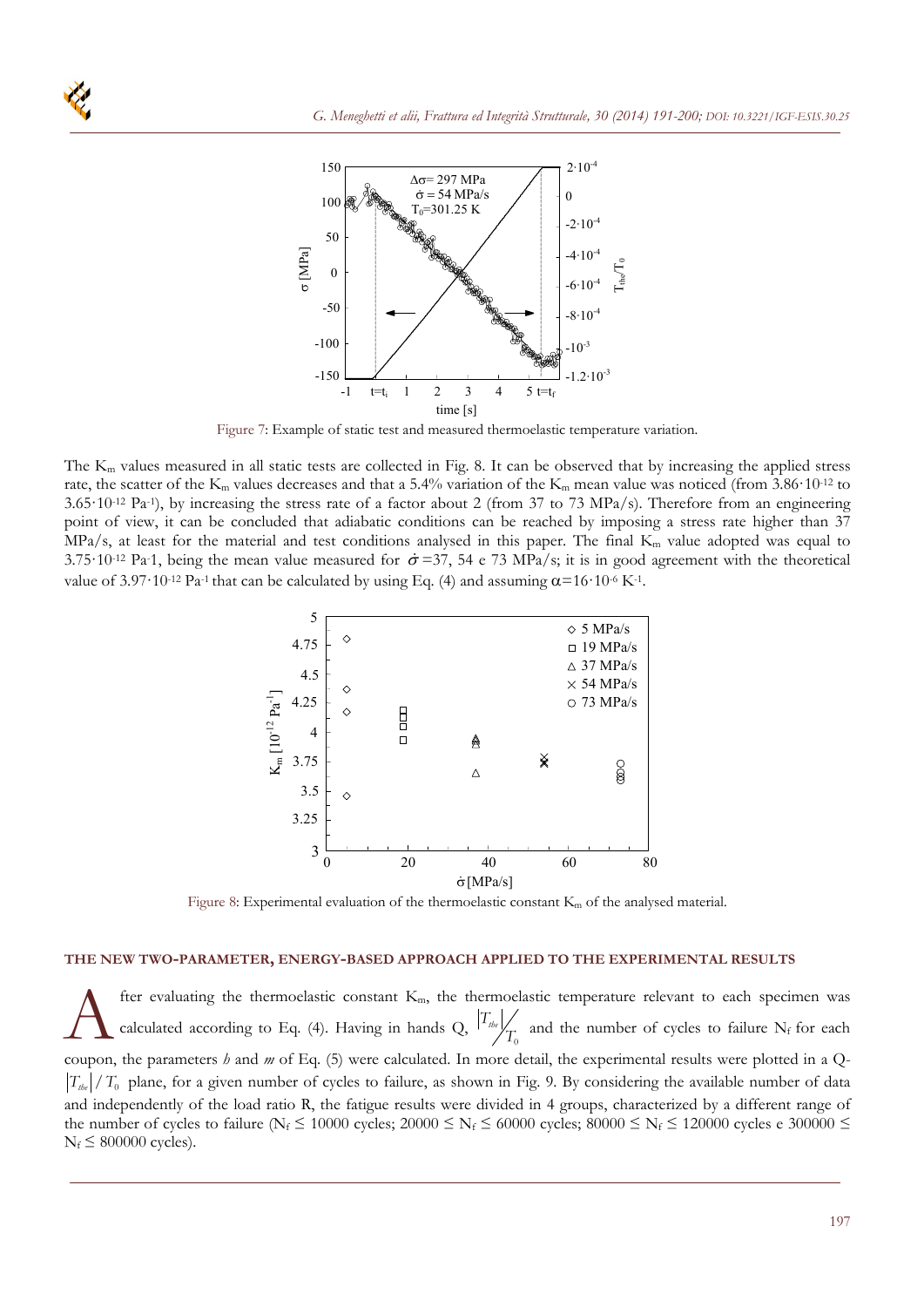



Figure 9: Evaluation of the *h* constant, Eq. (5).

Dashed regression lines in Fig. 9 (a log-log diagram) were calculated for each group. By considering the reduced variation among the *h* values from an engineering point of view, a unique *h* value was calculated and resulted equal to 4.57 (continuous line in Fig. 9).

After that, all available data were plotted in a  $\overline{Q}$ -N<sub>f</sub> plane (see Eq. 5, h=4.57) and re-analyzed as a single population, independently of the load ratio, under the hypothesis of log-normal distribution of the number of cycles to failure and with a 95% confidence level. The result is shown in Fig. 10, where the mean line, the 10% - 90% survival probability curves, the inverse slope *m*, the equivalent energy  $T_{\overline{O}}$  and the life-scatter  $T_N$  indexes are plotted.



Figure 10: Fatigue data of Fig. 4 analysed in terms of the equivalent energy released as heat by a unit volume of material per cycle *Q* . Scatter bands are defined for 10 and 90% survival probabilities.

By considering the stress amplitude as well as the dissipated energy-based curves (plotted in Fig. 4 and Fig. 6, respectively), one can appreciate that the new  $\overline{Q}$  parameter collapses all the fatigue data into a single scatter band having a constant slope from 103 to 2·106 cycles, despite the different load ratios involved. Moreover, it is worth noting that the scatter index  $T_N$  in Fig. 10 is very close to that relevant to the "R=-1" and "R=0.1" series presented in terms of stress amplitude (see Fig. 4) as well as to the "R=-1" series expressed in terms of Q parameter (see Fig. 6).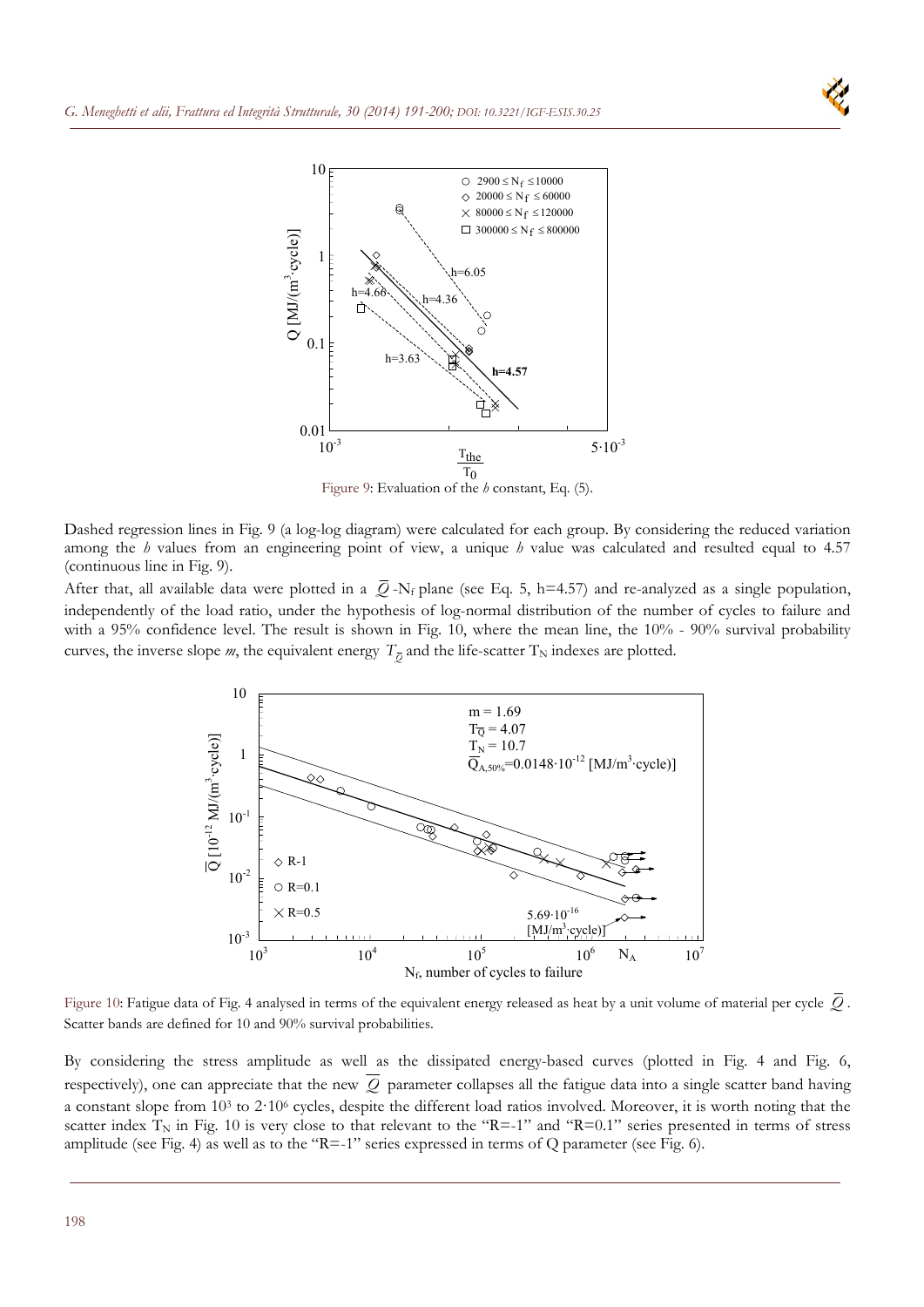

### **CONCLUSIONS**

n this paper a two parameter, energy-based approach has been presented to rationalise the influence of the load ratio on the fatigue behaviour of AISI 304 L cold drawn steel bars. Three different load ratios (namely  $R=1$ ,  $R=0.1$  and R=0.5) were applied in the constant amplitude fatigue tests. The mean stress influence was considered by combing In this paper a two parameter, energy-based approach has been presented to rationalise the influence of the load ratio<br>on the fatigue behaviour of AISI 304 L cold drawn steel bars. Three different load ratios (namely  $R=1$ parameter, energy-based method enabled us to collapse all fatigue test results in a single scatter band having a constant slope from  $10<sup>3</sup>$  to  $2.10<sup>6</sup>$  cycles. The scatter index resulted equal to that of single test series expressed in terms of stress amplitude. Static tests at different stress rate were carried out to experimentally measure the thermoelastic constant of the material, which is needed to calculate the thermoelastic temperature. It was observed that adiabatic test conditions required to measure the thermoelastic constant can be achieved by using a standard laboratory environment. This new approach has not been tested yet against materials different from that analysed in the present paper.

# **ACKNOWLEDGEMENTS**

his work was carried out as a part of the Italian Research Program PRIN 2009Z55NWC of the Ministry of University and Scientific Research. The Authors would like to express their gratitude for financial support. This

#### **REFERENCES**

- [1] Stoymeyer, C.E., The determination of fatigue limits under alternating stress conditions, Proceedings of the Royal Society of London. Series A, 90 (1914) 411-425.
- [2] Curti, G., Geraci, AL., Risitano, A., A new method for rapid determination of the fatigue limit, Ingegneria Automotoristica, 42 (1989) 634–636. in italian.
- [3] La Rosa, G., Risitano, A., Thermographic methodology for rapid determination of the fatigue limit of materials and mechanical components, Int J Fatigue, 22 (2000) 65-73.
- [4] Risitano, A., Risitano, G., Cumulative damage evaluation of steel using infrared thermography, Theor Appl Fract Mec, 54 (2010) 82-90.
- [5] Risitano, A., Risitano, G., Determining fatigue limits with thermal analysis of static traction tests, Fatigue Fract Eng Mater Struct, 36 (2013) 631-639.
- [6] Curà, F., Curti, G., Sesana, R., A new iteration method for the thermographic determination of fatigue limit in steels Int J Fatigue, 27(4) (2005) 453-459.
- [7] Giancane, S., Chrysochoos, A., Dattoma, V., Wattrisse, B., Deformation and dissipated energies for high cycle fatigue of 2024-T3 aluminium alloy, Theor Appl Fract Mec, 52 (2009) 117-121.
- [8] Meneghetti G., Analysis of the fatigue strength of a stainless steel based on the energy dissipation, Int J Fatigue, 29 (2007) 81-94.
- [9] Meneghetti, G., Ricotta, M., The use of the specific heat loss to analyse the low- and high-cycle fatigue behaviour of plain and notched specimens made of a stainless steel, Eng Fract Mec, 81 (2012) 2-17.
- [10] Meneghetti, G., Ricotta, M., Atzori, B., A synthesis of the push-pull fatigue behaviour of plain and notched stainless steel specimens by using the specific heat loss, Fatigue Fract Eng Mater Struct, 36 (2013) 1306-1322.
- [11] Meneghetti, G., Ricotta, M., Negrisolo, L., Atzori, B., A synthesis of the fatigue behavior of stainless steel bars under fully reversed axial or torsion loading by using the specific heat loss, Key Engineering Materials, 577-578 (2014) 453- 456.
- [12] Atzori, B., Meneghetti, G., Ricotta, M., Analysis of the fatigue strength under two load levels of a stainless steel based on energy dissipation. In: Proceedings of 14th International Conference on Experimental Mechanics ICEM14, Poitiers, France, (2010).
- [13] Meneghetti, G., Ricotta, M., Negrisolo, L., Sottana, G., Atzori, B., Sintesi del comportamento a fatica di un acciaio inossidabile AISI 304L a diversi rapporti di ciclo mediante l'uso combinato dell'energia dissipata e dell'effetto termoelastico, In: Proceedings of the 42° AIAS National Conference, Salerno (Italy), (2013).
- [14] Smith, KN., Watson, P., Topper, TH., A stress-strain function for the fatigue of metals, J Mater, 5 (1970) 767-778.